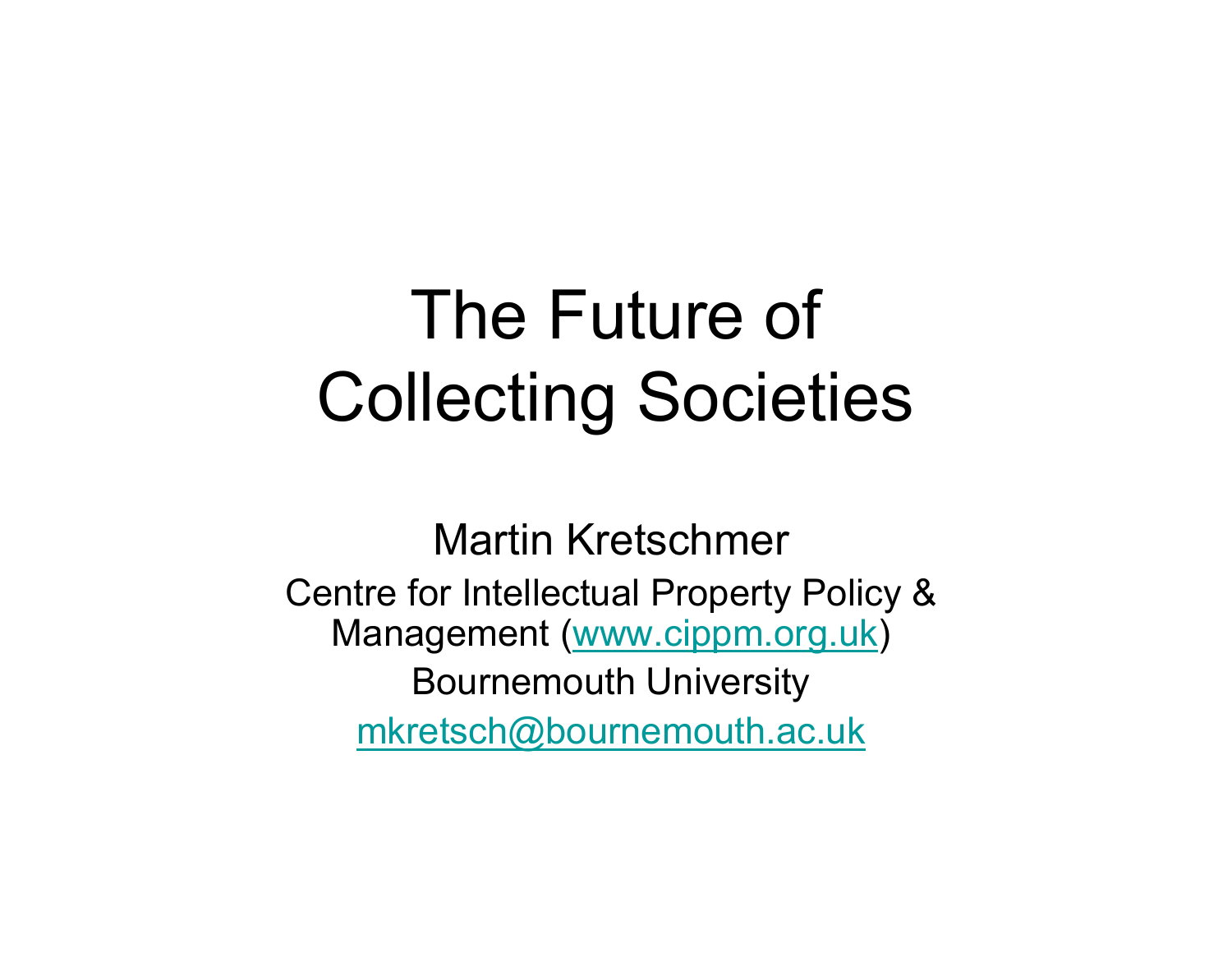# COM(2004) 261 final: WHY?

#### *The Management of Copyright and Related Rights in the Internal Market*

"A lack of common rules regarding the governance of collecting societies may be potentially detrimental to both users and rightholders, as it may expose them through different conditions applying in various Member States, as well as to a lack of transparency and legal certainty. The more divergence exists on such rules, the more difficult it is in principle to license across borders and to establish licensing for the territory of several or all Member States"

- (a) Community wide licensing;
- (b) DRM (levy tariffs; interoperability);
- (c) Individual licensing (© contracts);
- (d) Governance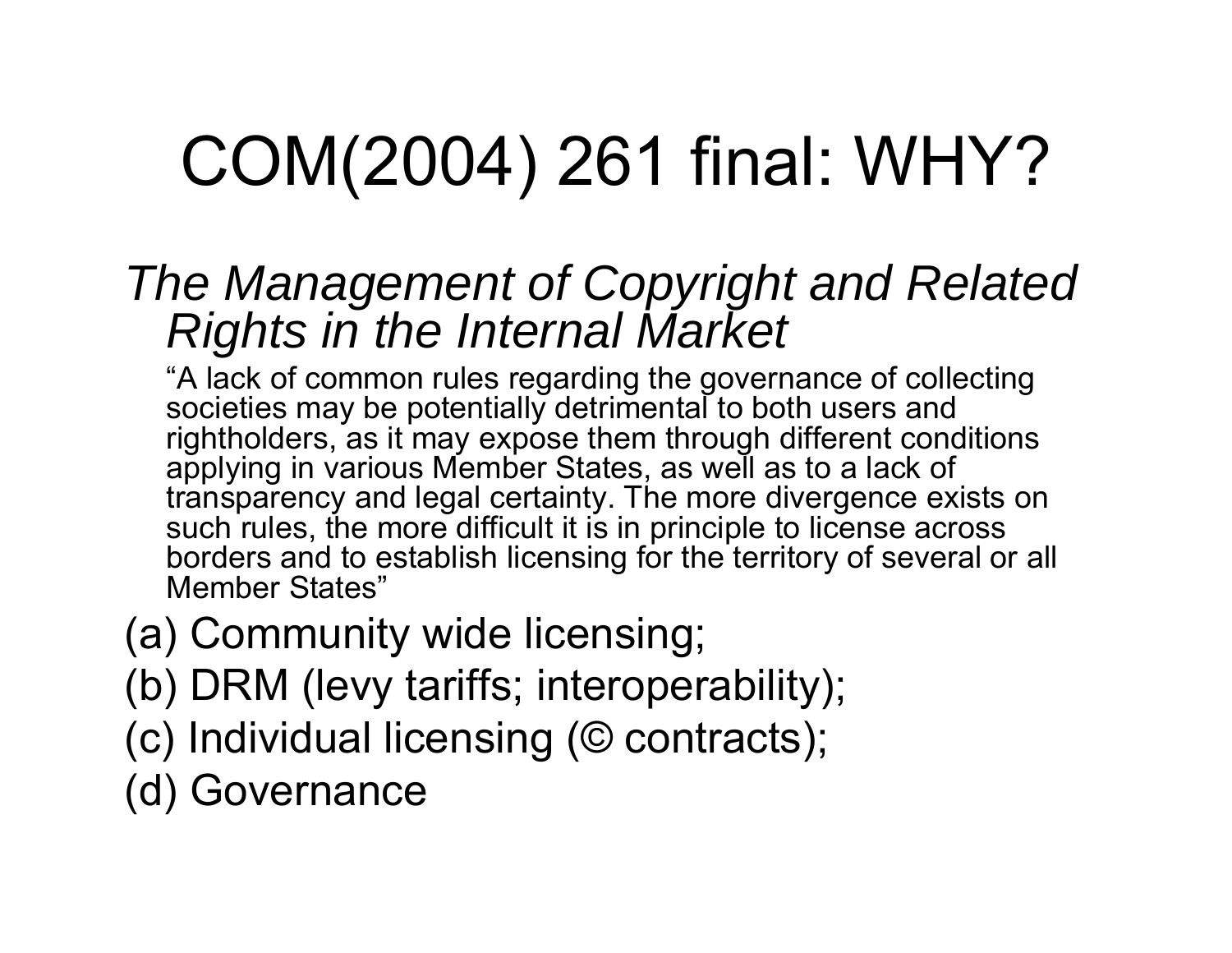# COM(2004) 261 final: WHY?

Big v small

For mechanicals, CEL since 1987 (Polygram STEMRA) "Those who join a collective system cannot then undermine it by demanding different arrangements where the transaction cost is low" (STIM 1997, cited in Wallis et al. 1999) Cannes Agreement (major mechanicals reduced from 8% to 6%)

Autocratic, impenetrable, inefficient

U2; pop v classical (UK Monopolies & Mergers Commission: Performing Rights; 1996; HMSO Cm 3147)

Competition issues

GEMA decisions of 1971/1972 (groups of rights can be selfadministered)

Simulcasting Agreement (ifpi & European broadcasters): choice of society for licence for simulaneous transmission by radio/TV of sound recordings; approved by EC 2002

Santiago Agreement (2001; EC competition intervention 2004)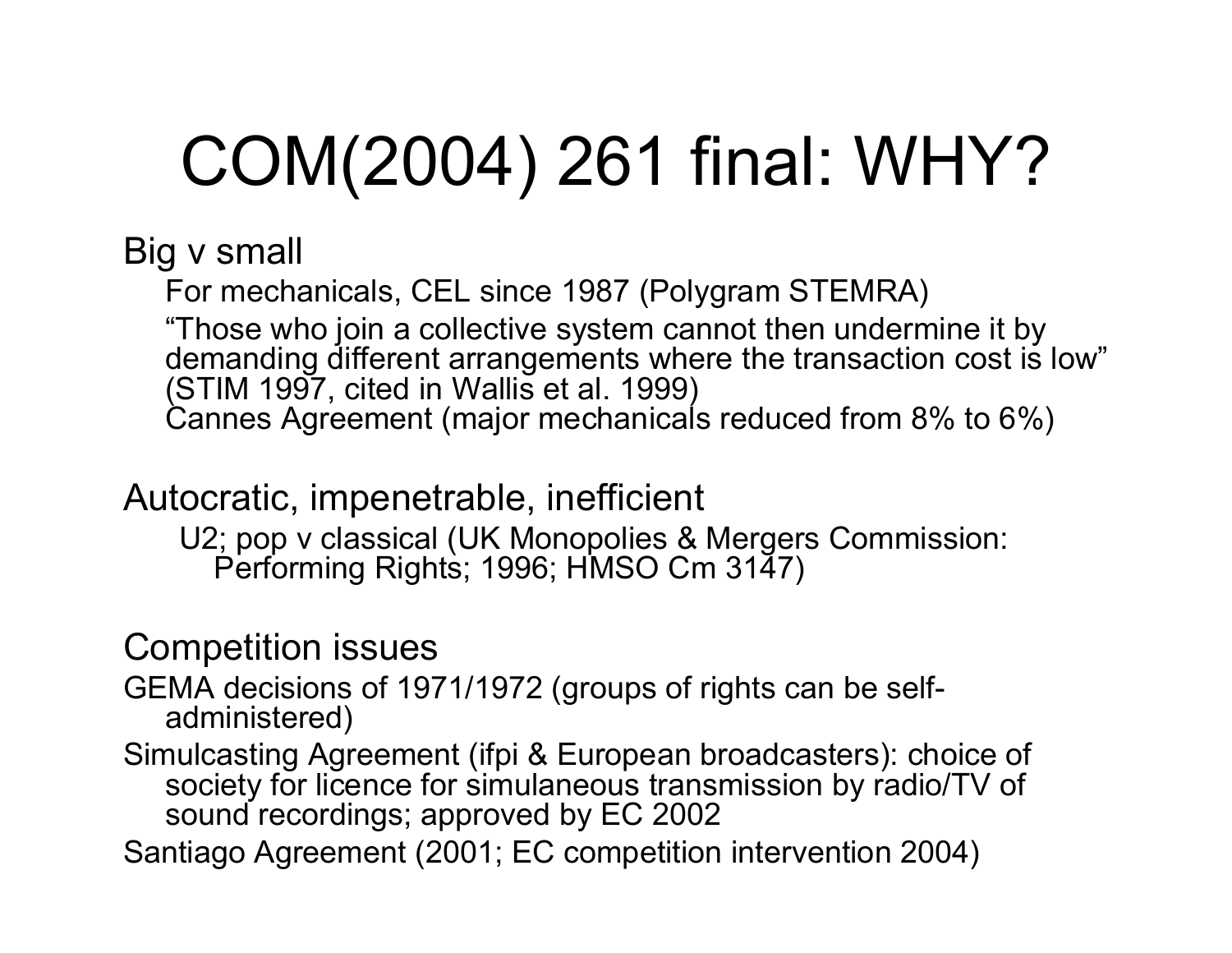# 19<sup>th</sup> century invention

Ernest Bourget (Ambassadeurs 1847); SACEM: 1851; 1903 GDT (Strauss); 1914 PRS (Boosey)

#### Proliferation:

Music (performing rights, mechanicals, phonograms, performers)

Word; Newspapers; Music editions; Visual arts; Photo; Film; Video; Satellite/cable transmission

GEMA annual turnover: near €1bn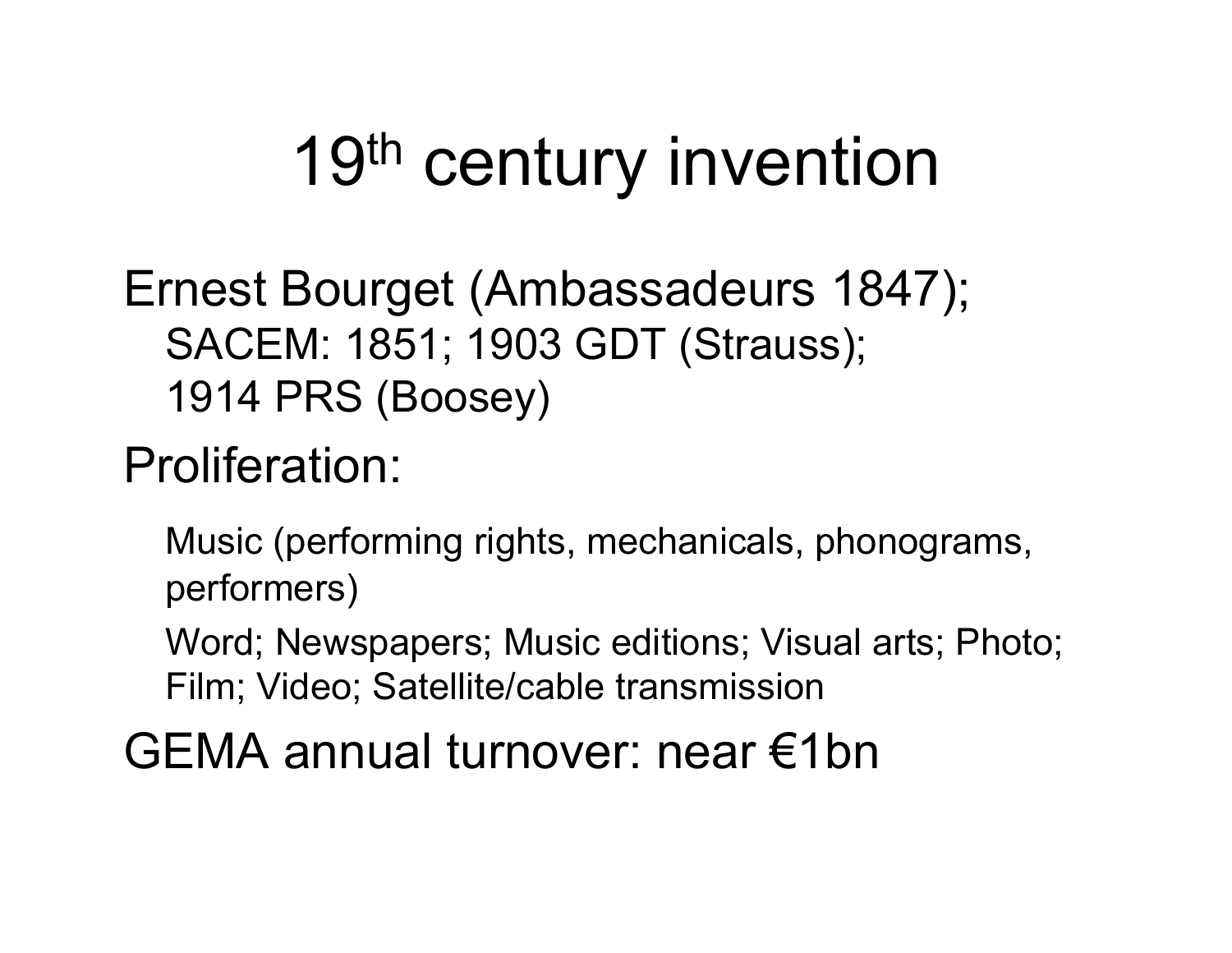# Institutions of a kind

#### (A) two-fold monopoly

- user perspective: only one supplier of licences
- right holder perspective: only one provider of rights administration

#### (B) Within CS, complex mix of interests

- authors & publishers
- socio-cultural features
- contested distribution: who gets what?
- self-organising bureaucracy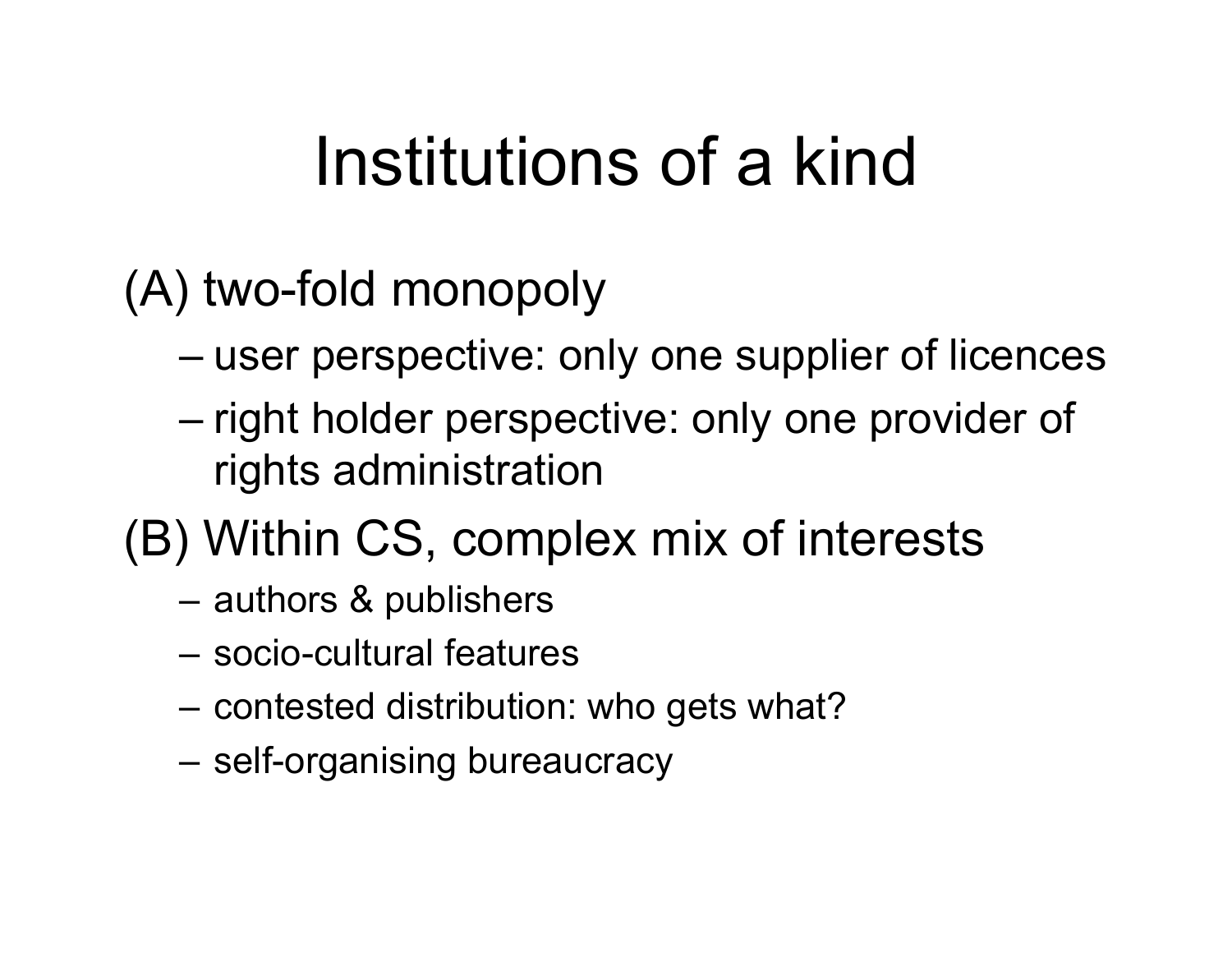### Three views

- Response to market failure
	- Collecting Societies 'solely exist for the benefit of right owners and users'
	- Royalty processing centre (cf. VISA)
- Reward for creators
	- 'Schutzorganisation für den schöpferischen Menschen' (GEMA)
	- Union roots?
- Regulatory mechanism
	- Policy goal???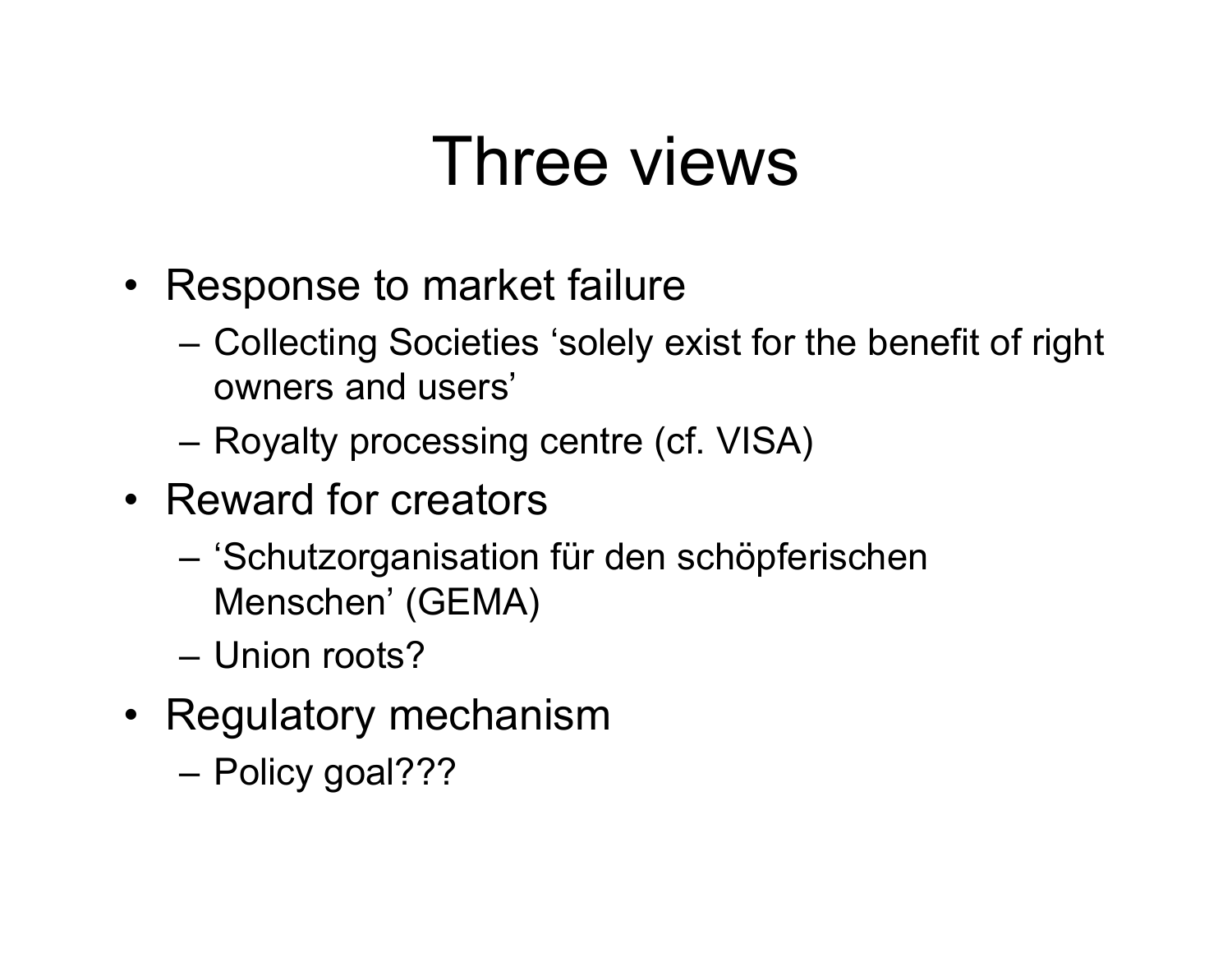# (1) Response to market failure

Solution to transaction cost problem creates monopolies

- User
- Right owner
	- $\rightarrow$  No market mechanism for setting licensing tariffs
- Regulation via competition law
	- no cultural deductions
	- no distribution variation for genres
	- licensing tribunal (cf. BT broad band tariffs)
	- competition between collecting societies?

Incoherence of approach

- differentials music, word, games
- relationship publishers and authors
- cross-subsidy big-small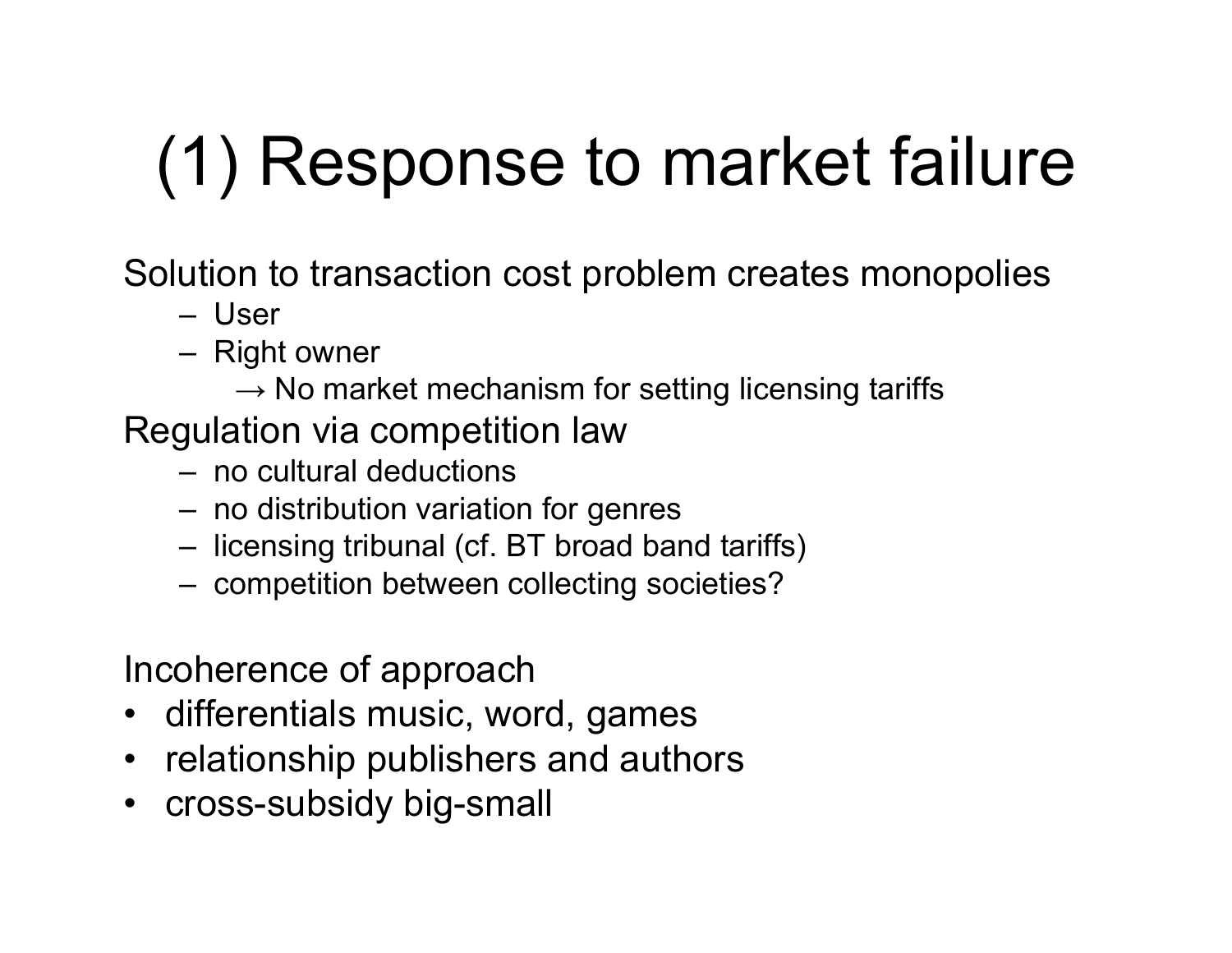## WIPO Reader

- $\bullet$  Under a publishing contract signed with an author, the publisher is authorised to reproduce the work and to sell copies to the public. He will also try to have riders written into the contract granting him the rights of performance and broadcasting, in the hope that this "second serving" of rights will add to his income.
- If music publishers are kept out of the collective management of rights of performance and broadcasting, the collective management organization will not have access to the music publishing rights, which are in the nature of "extras" in the hands of publishers. This makes for serious gaps in the collective management, because published works have a vastly greater audience than handwritten works. Experience has shown that collective management without the incorporation of publishers quickly stagnates and loses its meaning. All the copyright societies of Europe and North America have therefore incorporated publishers who – as members or clients – assign all these "extra" rights to their collective management administration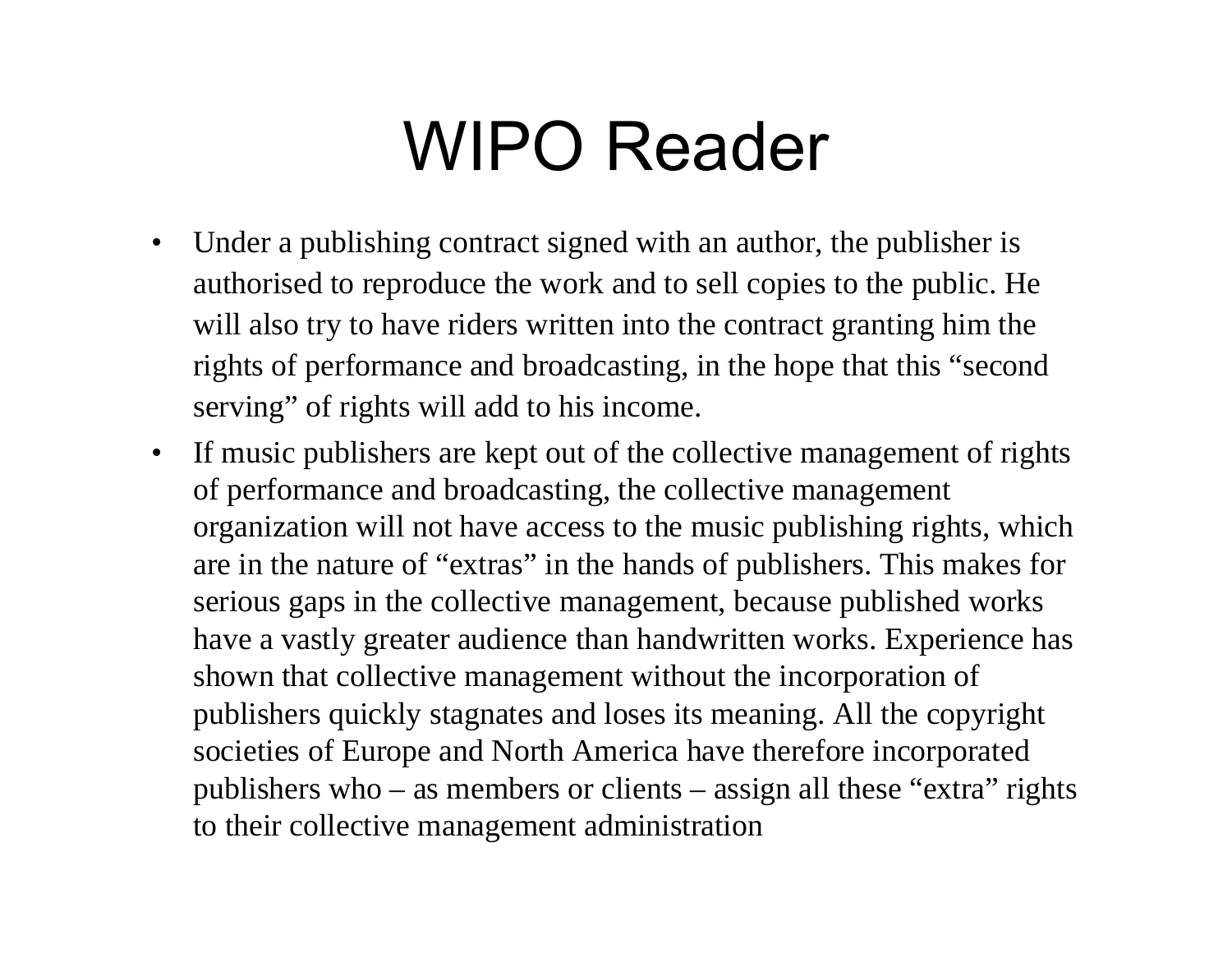# (2) Author reward

Often based on some form of author

fundamentalism:

"Schützen, was man schützen kann. Vergüten, was man nicht schützen kann." (Zypries) "fair dealing" not an exception but a defence

Authors' choice:

- Maximise income; force high tariffs on easy targets (GEMA: "aus der letzten Ritze pressen")
- Authors must eventually understand that their interests are more aligned with citizens/users than commercial intermediaries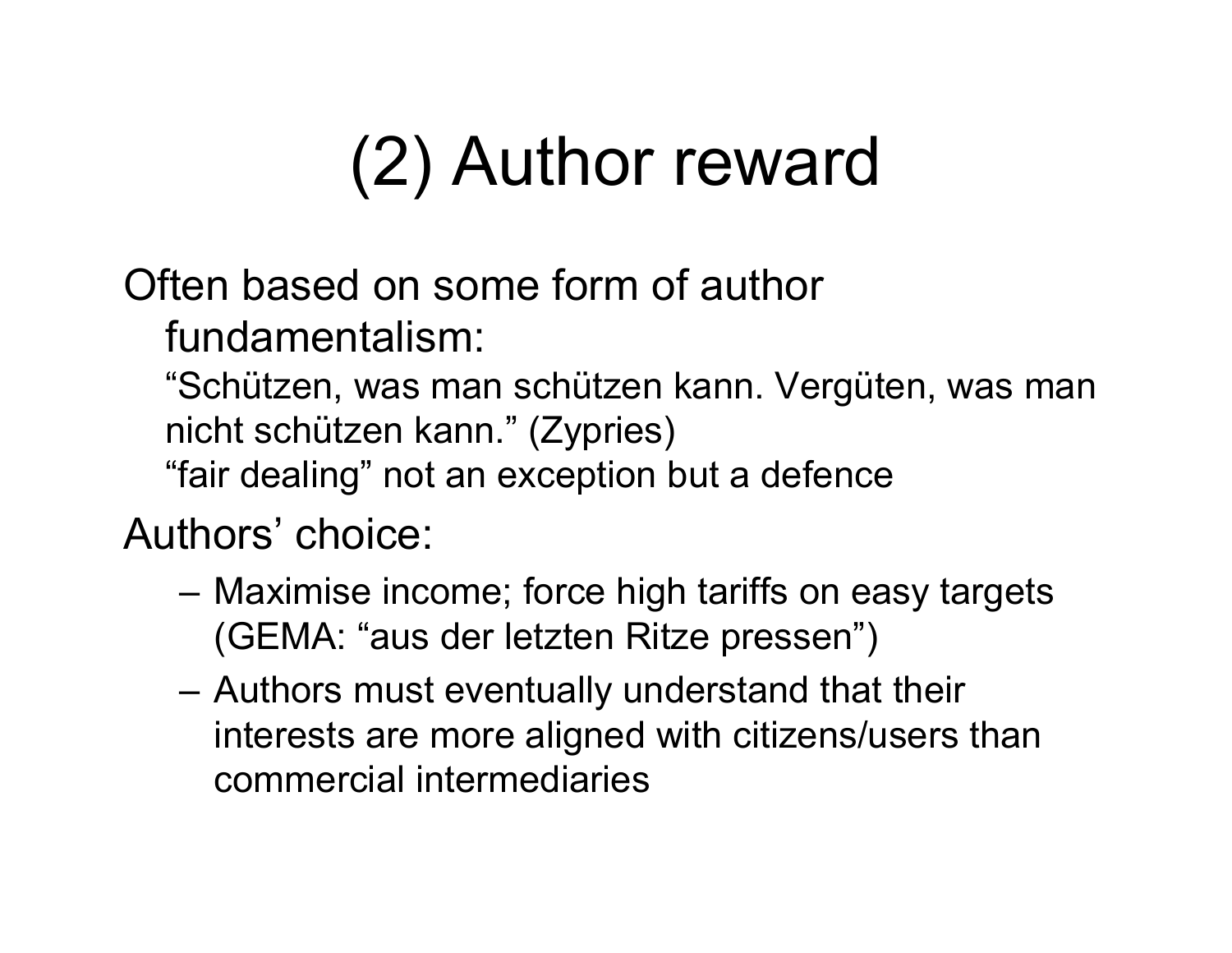# (3) Regulatory mechanism

Danger: we ask collecting societies to remedy failures of the © regime (cf. "alternative compensation system")

- Articulate purpose
- Users on board

Members free to withdraw repertoire (but: 'creative commons' <sup>v</sup>'cherry picking')? Competition between societies? Discriminate in favour of local repertoire? Discriminate in favour of life music?